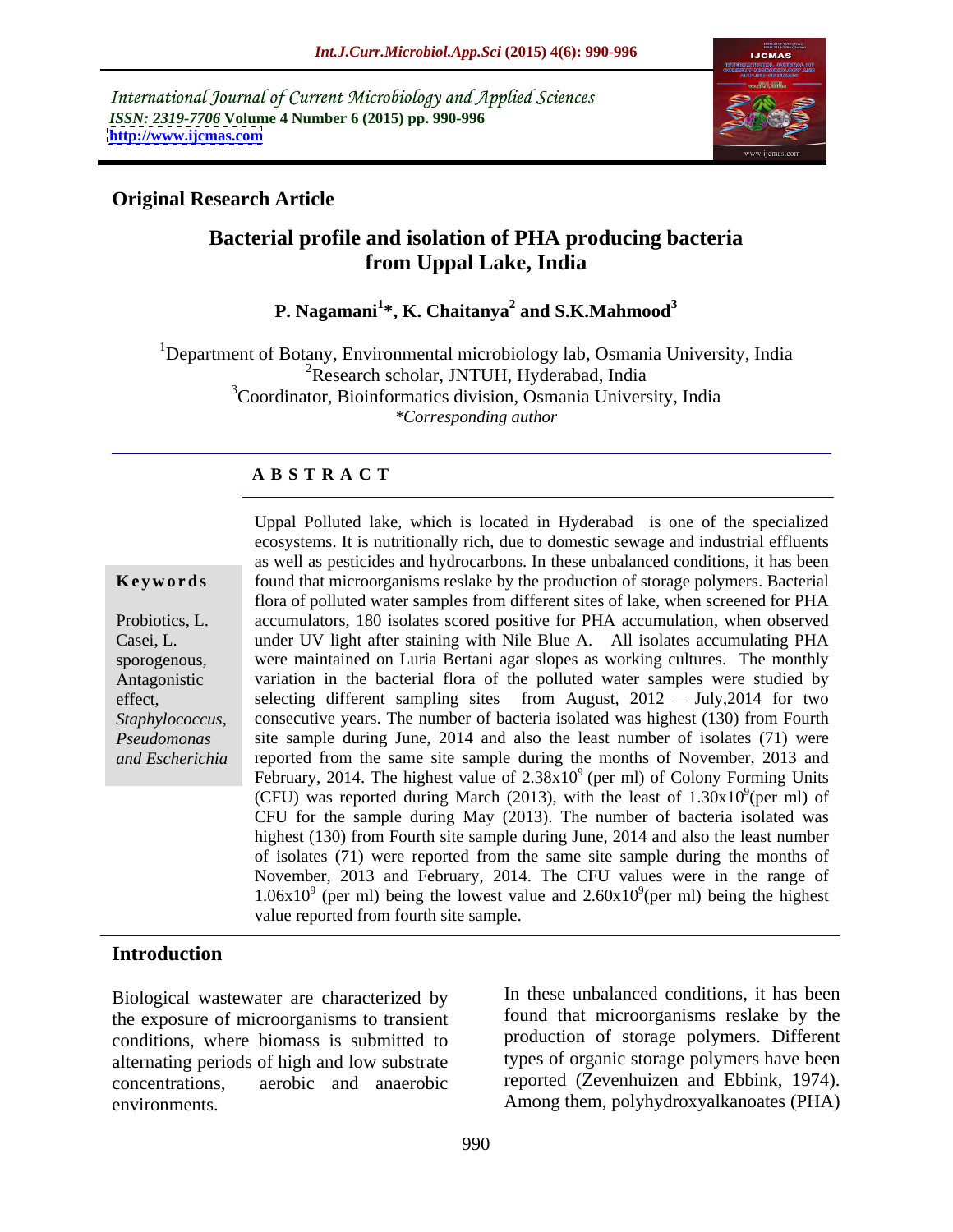and polyglucose-like substances are the accumulators. The collection of samples and most frequently encountered (Beun *et al*., 2002; Karahan *et al*., 2008). Besides its role as a carbon and energy storage reserve for two consecutive years. The screening was the microorganisms, PHA may represent an done regularly on monthly intervals to environmental friendly alternative to determine the variation in bacterial flora and petrochemical plastics (Xiao *et al*., 2011).

Polluted lake is one of the specialized ecosystems. It is nutritionally rich, due to domestic sewage and industrial effluents as The water samples 1 ml**,** were measured, well as pesticides and hydrocarbons. The and mixed vigorously for 10 min. Samples bacterial flora of Polluted water tends to be were serially diluted ten folds before plating. physiologically diverse due to the presence A 0.1 ml sample of each dilution was of rich nutrients. Microorganisms in such surface spread on sterile Luria Bertani agar ecosystem utilize detritus matter and other medium. After incubation of 48 h at room available nutrients including PAH temperature, the colony forming units (CFU) (Polycyclic aromatic hydrocarbon) break down compounds (Lillo and Rodriguez, 1990). Conventional microbiological plates were used to estimate CFU/ ml techniques, based on the isolation of pure sample. The colonies formed on these plates cultures and morphological, metabolic, were also checked for pigment production. biochemical, and genetic assays, have provided extensive information on the biodiversity of microbial communities in natural systems (Paramjit and Nitika, 2011). To obtain a novel PHA accumulator with features such as wide ranging substrate **Intracellular lipids:** Intracellular lipids specification, we attempted to isolate were looked for by staining the cells with bacteria accumulating PHA from polluted Sudan black B (Norris and Swain, 1971). water, the environment of which is different Smears of saline suspension of various from that of normal waters. In this study bacterial isolates were made on glass slide PHA accumulating bacteria were and heat fixed. The slides were then flooded successfully isolated from polluted lake

(Nalla Cheruvu) near Peerzadiguda black granules in the cytoplasm. surrounded by various industries, located at the outskirts of Hyderabad city, beside national (Warangal Road) highway 202. The samples were collected at four different Bacterial flora of polluted water samples sites of Uppal lake and screened for PHA

survey for PHA accumulating bacteria was done during August $2012 - \text{July}2014$ , for the PHA accumulators simultaneously.

### **Bacteriological analysis**

were counted to check the total viable count. After the initial sampling, the incubated These pigments have much value due to their natural origin and industrial use.

### **Staining and microscopic examination**

water samples. The excess stain was dried out for 15 min. The excess stain was **Materials and Methods** The slides were then counter stained with **Sampling** and the same with tap water, dried and then examined Samples were collected from the Uppal lake accumulating lipids appear as pink cells with with Sudan black B and replenished as it drained and the slides were blotted to dry. safranin for 10 s, after which it was washed under light microscope. The bacteria

### **Screening of PHA accumulators**

from different sites of lake, when screened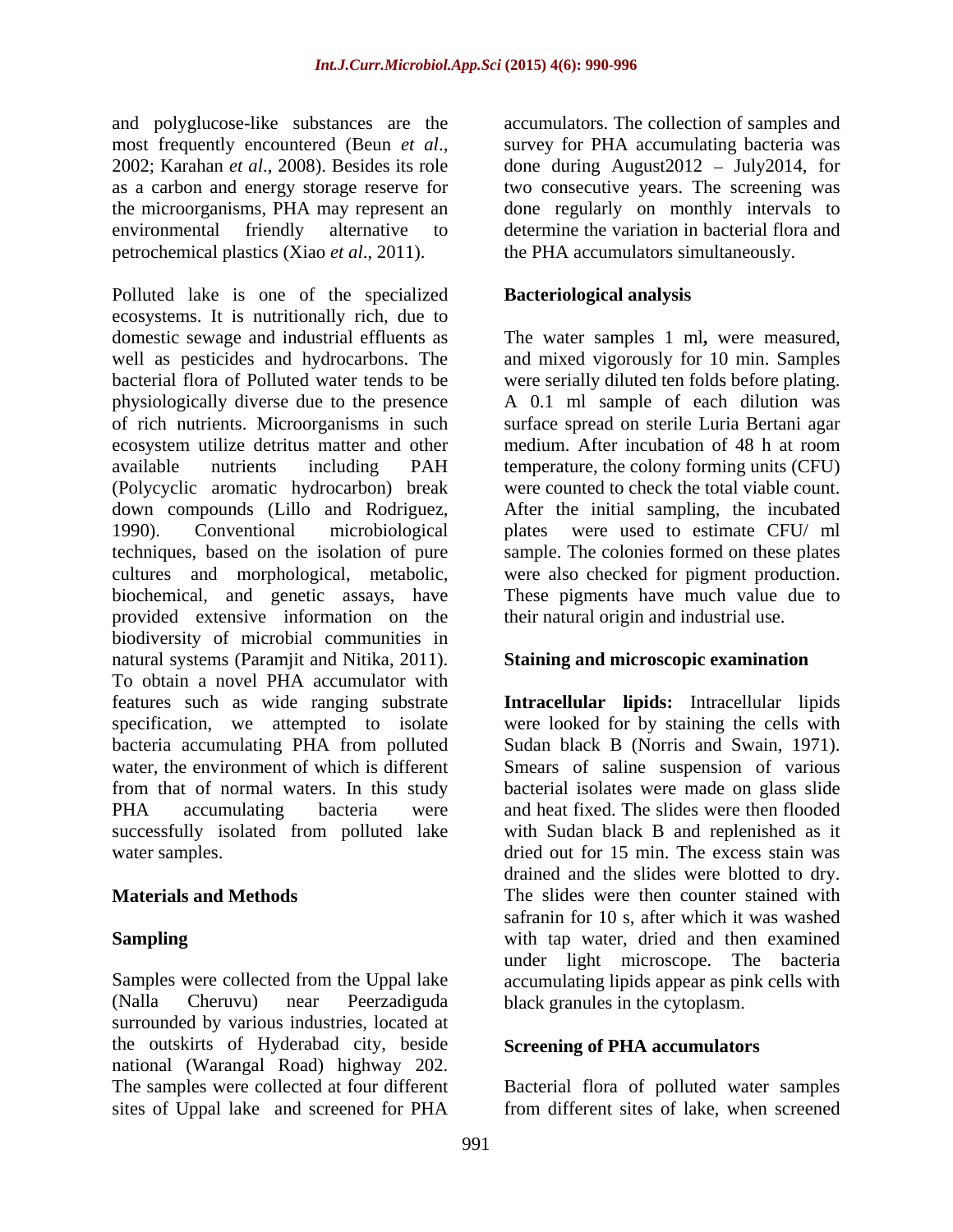for PHA accumulators, 180 isolates scored isolates were screened for PHA observed under UV light after staining with using UV spectrophotometer (Law and

vials. Glycerol was sterilized and 0.5 ml was (2013). added to the grown culture as a cryoprotectant and the vials were preserved The results of bacterial screening of PHA at 4°C. accumulating isolates during August, 2013

sites from August,  $2012 - July, 2014$  for two collected. consecutive years.

# **Accumulation of PHA in various isolates**

to April, 2014. On the whole 450 bacterial large number (50) during the month of

positive for PHA accumulation, when accumulation during this period. These Nile Blue A. The yield of PHA accumulated morphological features from the samples of by these isolates was further quantified after August, 2012 to July, 2014. 180 isolates growth and extraction, with the method were identified as positive isolates for PHA Slepecky, 1961). Table.1. shows the results of bacterial **Maintenance of cultures**  2012 to 2013. The results indicate that All isolates accumulating PHA were isolated were maximum (130), which were maintained on Luria Bertani agar slopes as isolated from the site 1 sample. During working cultures. Culture stocks were also August, 2012 the isolates reported were least maintained on Luria Bertani agar slopes, by (70) from the site 3 sample. The highest sealing the tubes with paraffin wax. value of  $2.38 \times 10^{9}$  (per ml) of Colony Preservation of cultures at 4°C was achieved Forming Units (CFU) was reported during by growing the isolates in 0.5 ml half March (2013), with the least of  $1.30x10^9$  (per strength Luria Bertani broth in sterile capped ml) of CFU for the sample during May isolates were screened for PHA isolates were selected on the distinct accumulation out of 450 isolates screened. screening from different samples during during June, 2013, the number of bacteria (per ml) of Colony  $9^{9}$ (per (2013).

**Results and Discussion** number of bacteria isolated was highest **Sampling and bacteriological analysis** 2014 and also the least number of isolates The isolates obtained from the water sample during the months of November, samples during the investigation were 2013 and February, 2014. The CFU values picked at random and studied for their were in the range of  $1.06x10^9$  (per ml) being morphological as well as other the lowest value and  $2.60x10^9$  (per ml) being characteristics. The monthly variation in the the highest value reported from fourth site bacterial flora of the polluted water samples sample. The pigment producing bacteria were studied by selecting different sampling were reported from all the samples to July, 2014 are reported in table.2. The (130) from Fourth site sample during June, (71) were reported from the same site  $9 \text{ (nor m1) } \text{ho}$ (per ml) being  $\frac{9}{2}$ (nor ml) hoing (per ml) being collected.

**screened from polluted water humber was 22 isolates during the month of** During the screening of polluted water intracellular lipids were reported highest samples for PHA accumulating bacterial (56) during October, 2013 and the least isolates, the number of bacterial isolates and number (27) of these lipids were reported colony forming units (CFU) were varied during the month of November, 2013. The from month to month during August, 2012 PHA producing bacteria were isolated in Their minimum number was 9 from the sample of August, 2013 and the maximum September, 2013 and January, 2014. The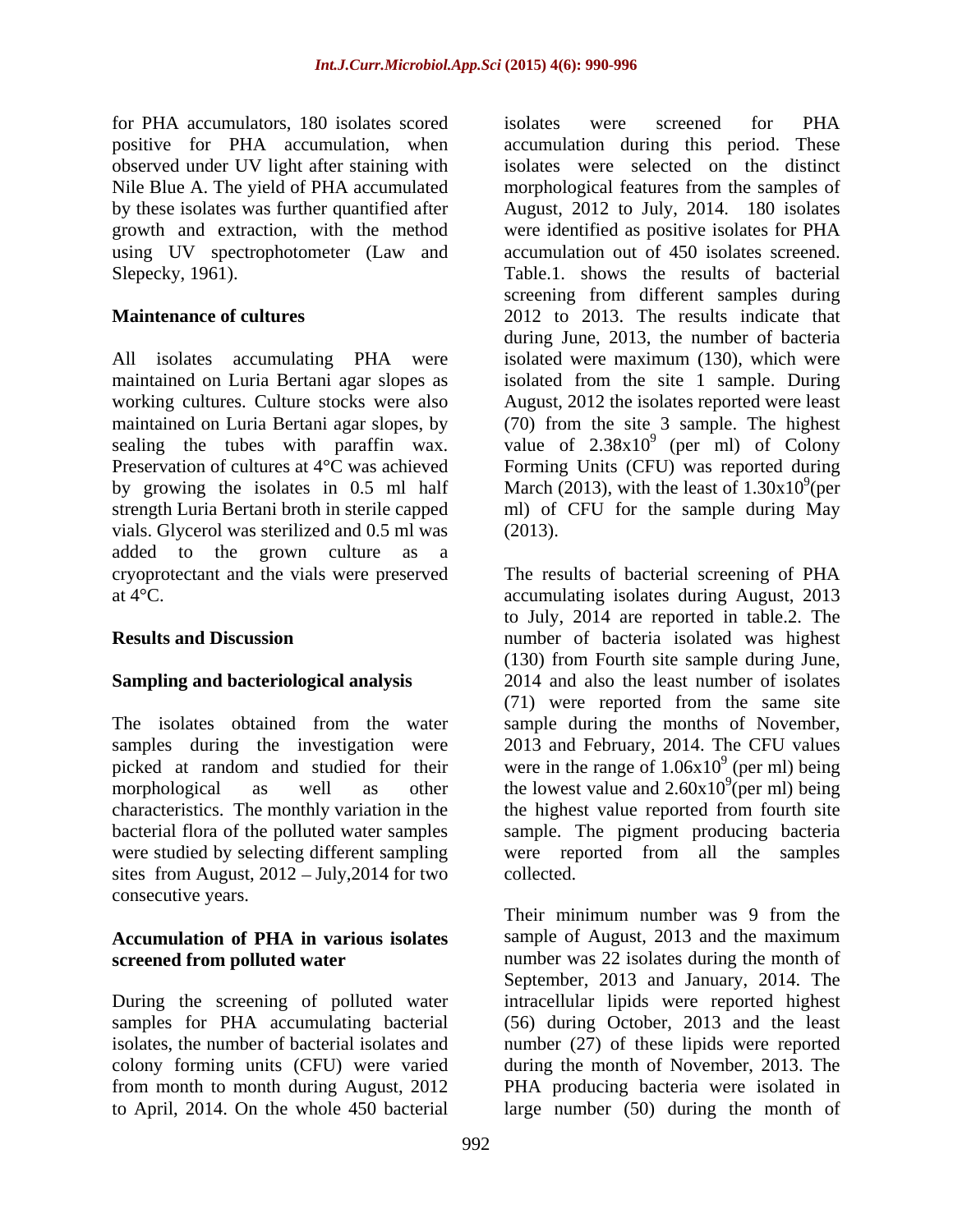October, 2013 and the least number (24) was tables 1 and 2. The heterotrophic bacterial reported during the month of November,

Month wise investigation of all the samples revealed that more number of isolates were present in the month of May. Where as during monsoons and winter seasons the organisms. Pigments have a great total numbers of organisms isolated from these samples were much lower compared to months of the same season some variation in the total number of organisms isolated was<br>often present. This could be due to various often present. This could be due to various Overall, the Gram positive bacteria tend to like: temperature, rain, pH variation etc.

In and all mostly Gram positive, as well as Gram negative bacteria to some extent were out numbered the Gram negative. Almost all **Here**, 180 isolates of the bacteria from the Polyhydroxyalkanoates (PHA) were method (Figure 2and3) as described earlier. The plate assay method was preferred to screen PHA accumulators, as it is a more high concentrations of organic and characteristic orange color fluorescence

flora of polluted water is evident from present in most environments.

2013. a part of variation bacterial counts were summer. When compared between different plastics, gums, food, dyes and stains etc count varied from month to month, which as increased in the summer and decreased in the monsoon months. The study of cultural characteristics of the isolates revealed the presence of significant number of pigmented organisms. Pigments have a great commercial value and are used immensely as a colorant in numerous industries such as (Martin and Williams, 2003).

factors, such as, environmental conditions dominate the polluted water. Isolates with isolated from the samples. All selected reserve materials like intracellular lipids and isolates were maintained and preserved on Polyhydroxyalkanoates, which are generally LB agar slants (fig.1.) The Gram positive utilized when the conditions are adverse. the isolates were rod shaped either long or polluted water accumulated PHA as well as short, besides few irregular rods and intracellular lipids. A large number of sometimes rods in chains. The cocci forms organisms accumulated intracellular lipids. of bacteria were also found in the samples, Accumulation of PHA occurs in the but to a very negligible extent. The bacterial presence of excess carbon, which is intracellular lipids were found in 60% of the available for the organisms from the sewage sludge samples. The intracellular degradation products of diverse nutrients, in lipids percentage in samples, were 4.5%, the water (Elías *et al*., 2010). The high 3.6% and 3.9% and 4.5% for 1.2.3.4 site counts of bacteria accumulating PHA during samples respectively. The accumulation of the June signify the availability of necessary studied both by plate assay and microscopic components for growth of bacteria and multiple enzyme activity, though small in number are important in such ecosystems, due to their potentials in industrial applications. Bacteria tend to accumulate Here, 180 isolates of the bacteria from nutrients and small molecular weight accumulation of PHA.

rapid technique. The isolates showing the inorganic nutrients at the polluted lake had a under the UV light of plate assay (Figure 2 of themicrobial community compared to the and 3) and emmitted fluorescence were fresh water lake. Growing concern about selected for further studies environmental pollution has renewed The month wise variation of the bacterial are completely biodegradable by bacteria High concentrations of organic and clear effect on the composition and diversity environmental pollution has renewed interest in the development of PHA, which present in most environments.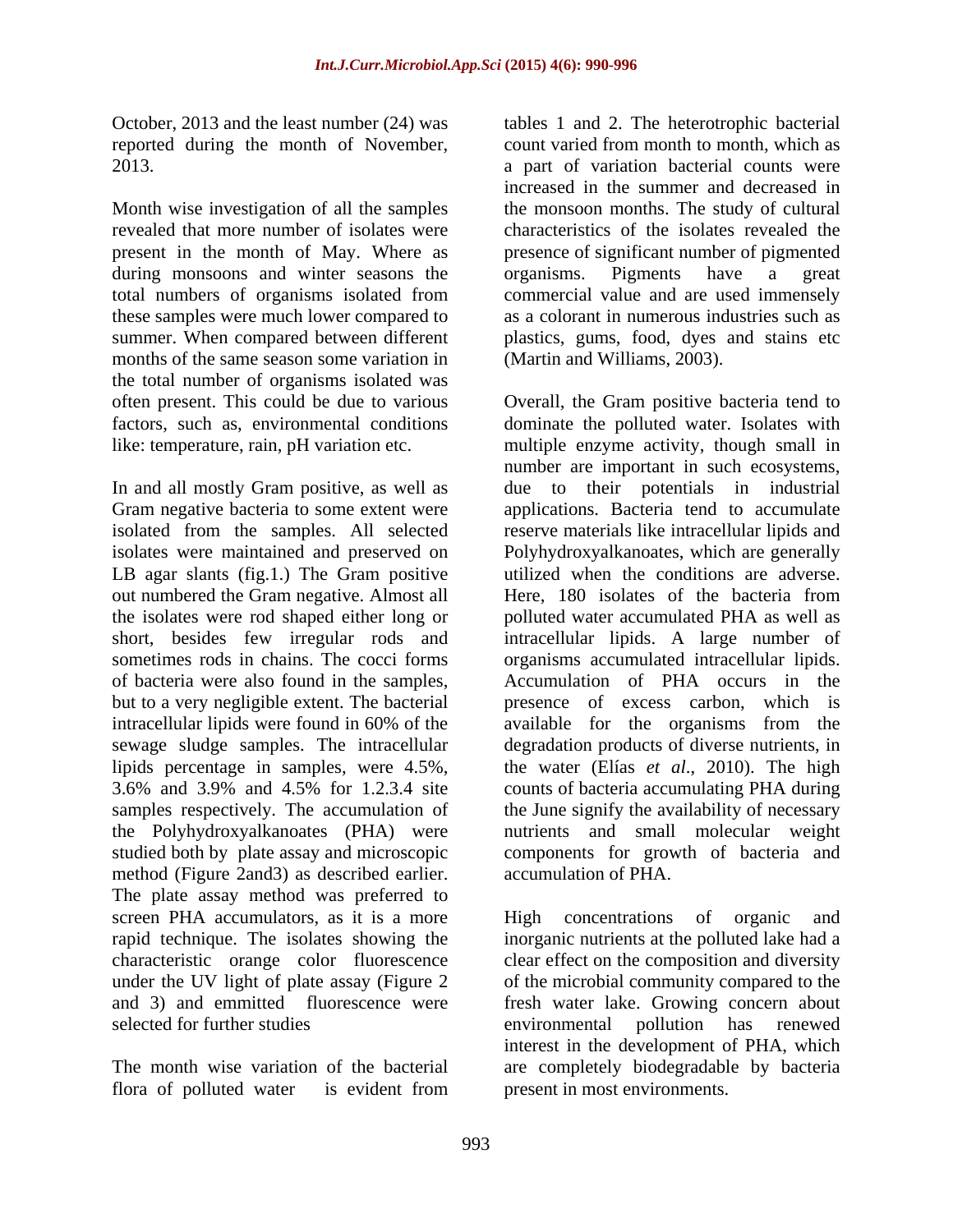| Month                                   | No. of isolates from four sites<br>Intracellular lipids<br>CFU /ml sample<br><b>Pigment producers</b> |                      |                                                         |                      |  |               |                      |               | <b>PHA</b> producers                                            |                             |                                                                  |                |                                           |
|-----------------------------------------|-------------------------------------------------------------------------------------------------------|----------------------|---------------------------------------------------------|----------------------|--|---------------|----------------------|---------------|-----------------------------------------------------------------|-----------------------------|------------------------------------------------------------------|----------------|-------------------------------------------|
|                                         |                                                                                                       | $\blacksquare$       |                                                         |                      |  |               |                      | 21314         | $\sqrt{2}$                                                      |                             |                                                                  |                |                                           |
| Aug 2012   106                          |                                                                                                       | $90 \mid 70 \mid 98$ | $2.12X10^{9}$                                           | $1.80x10^{9}$        |  | $1.40x10^{9}$ | $1.96x10^{9}$        |               | $1 \mid 10 \mid 14 \mid$                                        |                             |                                                                  | $\overline{9}$ | $14$ 12 8                                 |
| Sept 2012   108   81                    |                                                                                                       | $\vert$ 94           | $2.16x10^{9}$<br>$\vert$ 102                            | 1.62x10 <sup>9</sup> |  | $1.88x10^9$   | $2.04x10^{9}$        | 828           | $\sqrt{21}$                                                     |                             | $\begin{array}{ c c c c c } \hline 12 & 8 \\ \hline \end{array}$ |                | $20 \mid 5 \mid 4$                        |
| $\vert$ Oct 2012   124   110   103   81 |                                                                                                       |                      | 2.48 $x10^9$                                            | $2.20x10^{9}$        |  | $2.06x10^9$   | $1.62x10^{9}$        |               | $13 \mid 12 \mid 18 \mid 15 \mid 10$                            |                             |                                                                  | 10             | 15                                        |
| Nov 2012   115   91                     |                                                                                                       | 120 95               | $2.30x10^9$                                             | $1.82 \times 10^{9}$ |  | $2.40x10^9$   | $1.90x10^{9}$        |               |                                                                 |                             |                                                                  |                | $\mid$ 16   14   10   8   15   12   8   8 |
| Dec 2012 105                            | 82 94                                                                                                 |                      | $2.10x10^9$                                             | $1.64x10^{9}$        |  | $1.88x10^{9}$ | $1.42x10^{9}$        |               | $12 \mid 8$                                                     |                             |                                                                  | <b>10</b>      |                                           |
| $Jan 2013$ 96                           |                                                                                                       | $102$ 120 87         | 1.92x10 <sup>9</sup>                                    | 2.04x10 <sup>9</sup> |  | $1.40x10^9$   | $1.74 \times 10^9$   |               | $15 \mid 13$                                                    | $15 \mid 11$                |                                                                  | $12$   $11$    | $\vert 13 \vert 10 \vert$                 |
| Feb 2013   106                          | 71 84                                                                                                 | $\overline{96}$      | $2.12x10^9$                                             | $1.42 \times 10^{9}$ |  | $1.68x10^{9}$ | $1.92x10^9$          | 2   3   3   7 |                                                                 | $11 \mid 12 \mid 14 \mid 7$ |                                                                  |                | $\vert 11 \vert 10 \vert$<br>  11         |
| Mar 2013   115   119   87   98          |                                                                                                       |                      | $2.30x10^{9}$                                           | $2.38x10^9$          |  | $1.74x10^{9}$ | $1.96x10^{9}$        | 15116         |                                                                 |                             | $11 \mid 15 \mid 6$                                              |                | 15                                        |
| Apr 2013   124   115   108   94         |                                                                                                       |                      | $2.48x10^{9}$                                           | $2.30x10^{9}$        |  | $2.16x10^{9}$ | $1.88x10^{9}$        |               | $11 \mid 12 \mid 14 \mid 18 \mid 1$                             |                             |                                                                  |                | $12 \mid 11$                              |
| May 2013 107                            | $94$   124                                                                                            |                      | $115 \mid 2.14 \mathrm{x} 10^9$                         | $1.88x10^{9}$        |  | $2.48x10^{9}$ | $1.30x10^{9}$        |               | $1 \mid 9 \mid 16 \mid 12 \mid 10 \mid 14 \mid 15 \mid 10 \mid$ |                             |                                                                  |                | 12                                        |
|                                         |                                                                                                       |                      | Jun 2013   130   112   121   124   2.60x10 <sup>9</sup> | $2.24x10^9$          |  | $2.42x10^9$   | $2.48x10^{9}$        |               | 15   18   16   12   14   18                                     |                             |                                                                  |                | 15 <sup>1</sup>                           |
| Jul 2013   94                           | $\begin{array}{c} \hline \end{array}$                                                                 | 105 71               | $1.88x10^{9}$                                           | $1.98x10^{9}$        |  | $2.10x10^9$   | $1.42 \times 10^{9}$ |               |                                                                 |                             |                                                                  |                |                                           |

**Table .1** Profile of Bacterial flora isolated during August,2012 to July,2013 from polluted pond Numbers 1,2,3,4 showing four samples from 4 different sites

| <b>Table.2</b> Profile of Bacterial flora isolated during August.2<br>$2013 \text{ ft}$<br>$\sim$ 2014 from pole.<br>ao July 1<br>nolluted pond<br>- 77 |  |
|---------------------------------------------------------------------------------------------------------------------------------------------------------|--|
|---------------------------------------------------------------------------------------------------------------------------------------------------------|--|

| Month                | No. of isolates from four sites |          |                           | <b>CFU</b> /ml sample                 |                      |                                                             |                                                                                                                                                                                  |                   | Pigment producers Intracellular lipids                                           |                                                                                  |             |           | <b>PHA</b> producers                                                  |  |
|----------------------|---------------------------------|----------|---------------------------|---------------------------------------|----------------------|-------------------------------------------------------------|----------------------------------------------------------------------------------------------------------------------------------------------------------------------------------|-------------------|----------------------------------------------------------------------------------|----------------------------------------------------------------------------------|-------------|-----------|-----------------------------------------------------------------------|--|
|                      |                                 |          |                           |                                       |                      |                                                             |                                                                                                                                                                                  |                   |                                                                                  |                                                                                  | 3 4         |           | $\begin{array}{ c c c c c c } \hline 2 & 3 & 4 \\ \hline \end{array}$ |  |
| Aug 2012 106         |                                 | 70<br>90 | 98                        | $2.12X10^{9}$                         | $1.80x10^{9}$        | $1.40x10^{9}$                                               | $1.96x10^{9}$                                                                                                                                                                    |                   | 4 7 1 10 14 12 9 9 14 12 8                                                       |                                                                                  |             |           |                                                                       |  |
| Sept 2012   108      |                                 | 81       | 94                        | $102 \,   \, 2.16 \mathrm{x} 10^9$    | 1.62x10 <sup>9</sup> | $1.88\times10^{9}$                                          | $2.04x10^{9}$                                                                                                                                                                    |                   | 2   5   8   2   8   21   6                                                       |                                                                                  |             |           | $12 \mid 8 \mid 20 \mid 5 \mid 4$                                     |  |
| Oct 2012 124         |                                 |          | 110 103 81                | $2.48x10^{9}$                         | $2.20x10^{9}$        | $2.06x10^{9}$                                               | $1.62x10^{9}$                                                                                                                                                                    | $4 \mid 3 \mid 1$ |                                                                                  | 7   13   12   18   15   10   10   15   11                                        |             |           |                                                                       |  |
| Nov 2012   115   91  |                                 |          |                           | 120   95   $2.30x10^9$                | $1.82x10^9$          | $2.40x10^{9}$                                               | $1.90x10^{9}$                                                                                                                                                                    |                   | 39871614108151288                                                                |                                                                                  |             |           |                                                                       |  |
| <b>Dec 2012</b>      | 105                             | 94<br>82 | - 71                      | $2.10x10^{9}$                         | $1.64x10^{9}$        | $1.88x10^{9}$                                               | $1.42x10^9$                                                                                                                                                                      |                   | $3 \mid 5 \mid 2 \mid 12 \mid 8$                                                 |                                                                                  | $11 \mid 7$ |           | 108107                                                                |  |
| Jan 2013 $\Big $ 96  |                                 |          | 102 120 87                | 1.92x10 <sup>9</sup>                  | $2.04x10^9$          | 1.40x10 <sup>9</sup>                                        | $1.74x10^{9}$   9   4   2   4   15   13   15   11   12   11   13   10                                                                                                            |                   |                                                                                  |                                                                                  |             |           |                                                                       |  |
| Feb 2013 $\vert$ 106 |                                 |          |                           | 71   84   96   $2.12 \times 10^9$     | $1.42x10^9$          | $1.68x10^{9}$                                               | $1.92 \times 10^{9}$   7   2   3   3   7   11   12   14   7   11   10   11                                                                                                       |                   |                                                                                  |                                                                                  |             |           |                                                                       |  |
| Mar 2013 115         |                                 | 119 87   | 98                        | $2.30x10^{9}$                         | $2.38x10^{9}$        | $1.74x10^{9}$                                               | $1.96x10^{9}$                                                                                                                                                                    |                   | $\sim$                                                                           |                                                                                  |             |           |                                                                       |  |
| Apr 2013 124         |                                 |          |                           | $115 \mid 108 \mid 94 \mid 2.48x10^9$ | $2.30x10^{9}$        | $2.16x10^{9}$                                               | $1.88x10^{9}$                                                                                                                                                                    |                   | 2   6   7   2   11   12   14   18   11   12   11   11                            |                                                                                  |             |           |                                                                       |  |
| May 2013 107         |                                 | 94       |                           | $124$   115   2.14x10 <sup>9</sup>    | $1.88\textrm{x}10^9$ | $2.48x10^9$                                                 | $1.30x10^{9}$                                                                                                                                                                    |                   |                                                                                  | $\vert 9 \vert 16 \vert 12 \vert 10 \vert 14 \vert 15 \vert 10 \vert 9 \vert 12$ |             |           |                                                                       |  |
| Jun 2013 130         |                                 | 112      |                           | $121$ 124 2.60x10 <sup>9</sup>        |                      |                                                             | $\mid 2.24 \times 10^{9} \mid 2.42 \times 10^{9} \mid 2.48 \times 10^{9} \mid 5 \mid 3 \mid 8 \mid 2 \mid 15 \mid 18 \mid 16 \mid 12 \mid 14 \mid 18 \mid 15 \mid 12$            |                   |                                                                                  |                                                                                  |             |           |                                                                       |  |
| <b>Jul 2013</b>      | 94                              |          | $99 \mid 105 \mid 71$     | $1.88x10^{9}$                         |                      | $1.98x10^{9}$ 2.10x10 <sup>9</sup>                          | $1.42x10^{9}$                                                                                                                                                                    |                   |                                                                                  |                                                                                  |             |           |                                                                       |  |
|                      |                                 |          | CFU= colony forming units |                                       |                      | Numbers 1,2,3,4 showing four samples from 4 different sites | Table.2 Profile of Bacterial flora isolated during August, 2013 to July, 2014 from polluted pond                                                                                 |                   |                                                                                  |                                                                                  |             |           |                                                                       |  |
|                      | Month                           |          | No. of isolates from      |                                       | CFU/ ml sample       |                                                             |                                                                                                                                                                                  | Pigment           |                                                                                  | Intra cellular                                                                   | <b>PHA</b>  |           |                                                                       |  |
|                      |                                 |          | <b>Four sites</b>         | $1 \t1 \t2 \t13 \t14 \t11$            |                      |                                                             |                                                                                                                                                                                  | producers         | $1 \mid 2 \mid 3 \mid 4 \mid 1 \mid 2 \mid 3 \mid 4 \mid 1 \mid 2 \mid 3 \mid 4$ | lipids                                                                           |             | producers |                                                                       |  |
|                      |                                 |          |                           |                                       |                      |                                                             |                                                                                                                                                                                  |                   |                                                                                  |                                                                                  |             |           |                                                                       |  |
|                      |                                 |          |                           |                                       |                      |                                                             | Aug 2013   101   84   74   120   2.02x10 <sup>9</sup>   1.68x10 <sup>9</sup>   1.48x10 <sup>9</sup>   2.40x10 <sup>9</sup>   1   2   4   2   14   7   9   11   12   6   9   11   |                   |                                                                                  |                                                                                  |             |           |                                                                       |  |
|                      | Sep 2013                        |          |                           |                                       |                      |                                                             | $105$ 94 81 72 2.10x10 <sup>9</sup> 1.88x10 <sup>9</sup> 1.62x10 <sup>9</sup> 1.48x10 <sup>9</sup> 6 3 7 6 13 11 10 10 11 8 10 10                                                |                   |                                                                                  |                                                                                  |             |           |                                                                       |  |
|                      | <b>Oct 2013</b>                 |          |                           |                                       |                      |                                                             | 117   90   102   119   2.34x10 <sup>9</sup>   1.8x10 <sup>9</sup>   2.04x10 <sup>9</sup>   2.38x10 <sup>9</sup>   7   2   3   2   10   16   18   12   10   15   15   10          |                   |                                                                                  |                                                                                  |             |           |                                                                       |  |
|                      | <b>Nov 2013</b>                 |          |                           |                                       |                      |                                                             | 120   108   107   71   2.40 $\overline{x10^9}$   2.16 $\overline{x10^9}$   2.14 $\overline{x10^9}$   1.42 $\overline{x10^9}$   4   5   7   0   3   5   10   9   3   5   8   8    |                   |                                                                                  |                                                                                  |             |           |                                                                       |  |
|                      |                                 |          |                           |                                       |                      |                                                             |                                                                                                                                                                                  |                   |                                                                                  |                                                                                  |             |           |                                                                       |  |
|                      |                                 |          |                           |                                       |                      |                                                             | Dec 2013   96   84   87   94   1.92x10 <sup>9</sup>   1.68x10 <sup>9</sup>   1.74x10 <sup>9</sup>   1.88x10 <sup>9</sup>   7   4   4   3   9   11   8   12   9   10   8   10     |                   |                                                                                  |                                                                                  |             |           |                                                                       |  |
|                      | <b>Jan 2014</b>                 |          |                           |                                       |                      |                                                             | 115   105   96   98   2.30x10 <sup>9</sup>   2.10x10 <sup>9</sup>   1.96x10 <sup>9</sup>   1.06x10 <sup>9</sup>   8   5   3   6   7   14   13   9   7   13   10   9              |                   |                                                                                  |                                                                                  |             |           |                                                                       |  |
|                      |                                 |          |                           |                                       |                      |                                                             | Feb 2014 120 115 118 71 2.40x10 <sup>9</sup> 2.30x10 <sup>9</sup> 2.36x10 <sup>9</sup> 1.42x10 <sup>9</sup> 6 3 2 2 11 8 12 9 10 8 10 9                                          |                   |                                                                                  |                                                                                  |             |           |                                                                       |  |
|                      |                                 |          |                           |                                       |                      |                                                             | Mar 2014   125   114   89   90   2.50x10 <sup>9</sup>   2.28x10 <sup>9</sup>   1.78x10 <sup>9</sup>   1.80x10 <sup>9</sup>   4   2   0   5   9   10   13   14   9   10   12   12 |                   |                                                                                  |                                                                                  |             |           |                                                                       |  |
|                      |                                 |          |                           |                                       |                      |                                                             | Apr 2014 120 108 124 117 2.40x10 <sup>9</sup> 2.16x10 <sup>9</sup> 2.48x10 <sup>9</sup> 2.34x10 <sup>9</sup> 6 4 3 3 10 12 8 11 10 12 7 10                                       |                   |                                                                                  |                                                                                  |             |           |                                                                       |  |
|                      |                                 |          |                           |                                       |                      |                                                             |                                                                                                                                                                                  |                   |                                                                                  |                                                                                  |             |           |                                                                       |  |
|                      |                                 |          |                           |                                       |                      |                                                             | May 2014 116 112 118 108 2.32x10 <sup>9</sup> 2.24x10 <sup>9</sup> 2.36x10 <sup>9</sup> 2.16x10 <sup>9</sup> 3 3 2 5 7 10 13 15 7 10 12 10                                       |                   |                                                                                  |                                                                                  |             |           |                                                                       |  |
|                      |                                 |          |                           |                                       |                      |                                                             | Jun 2014   94   120   121   130   1.88x10 <sup>9</sup>   2.40x10 <sup>9</sup>   2.42x10 <sup>9</sup>   2.60x10 <sup>9</sup>   2   6   4   0   5   15   12   5   5   14   10   5  |                   |                                                                                  |                                                                                  |             |           |                                                                       |  |
|                      |                                 |          |                           |                                       |                      |                                                             | Jul 2014 98 94 105 120 1.96x10 <sup>9</sup> 1.88x10 <sup>9</sup> 2.10x10 <sup>9</sup> 2.40x10 <sup>9</sup> 1 4 5 7 9 12 7 8 9 12 6 5                                             |                   |                                                                                  |                                                                                  |             |           |                                                                       |  |
|                      |                                 |          |                           |                                       |                      |                                                             |                                                                                                                                                                                  |                   |                                                                                  |                                                                                  |             |           |                                                                       |  |
|                      |                                 |          |                           |                                       |                      | Numbers 1,2,3,4 showing four samples from 4 different sites |                                                                                                                                                                                  |                   |                                                                                  |                                                                                  |             |           |                                                                       |  |
|                      |                                 |          | CFU= colony forming units |                                       |                      |                                                             |                                                                                                                                                                                  |                   |                                                                                  |                                                                                  |             |           |                                                                       |  |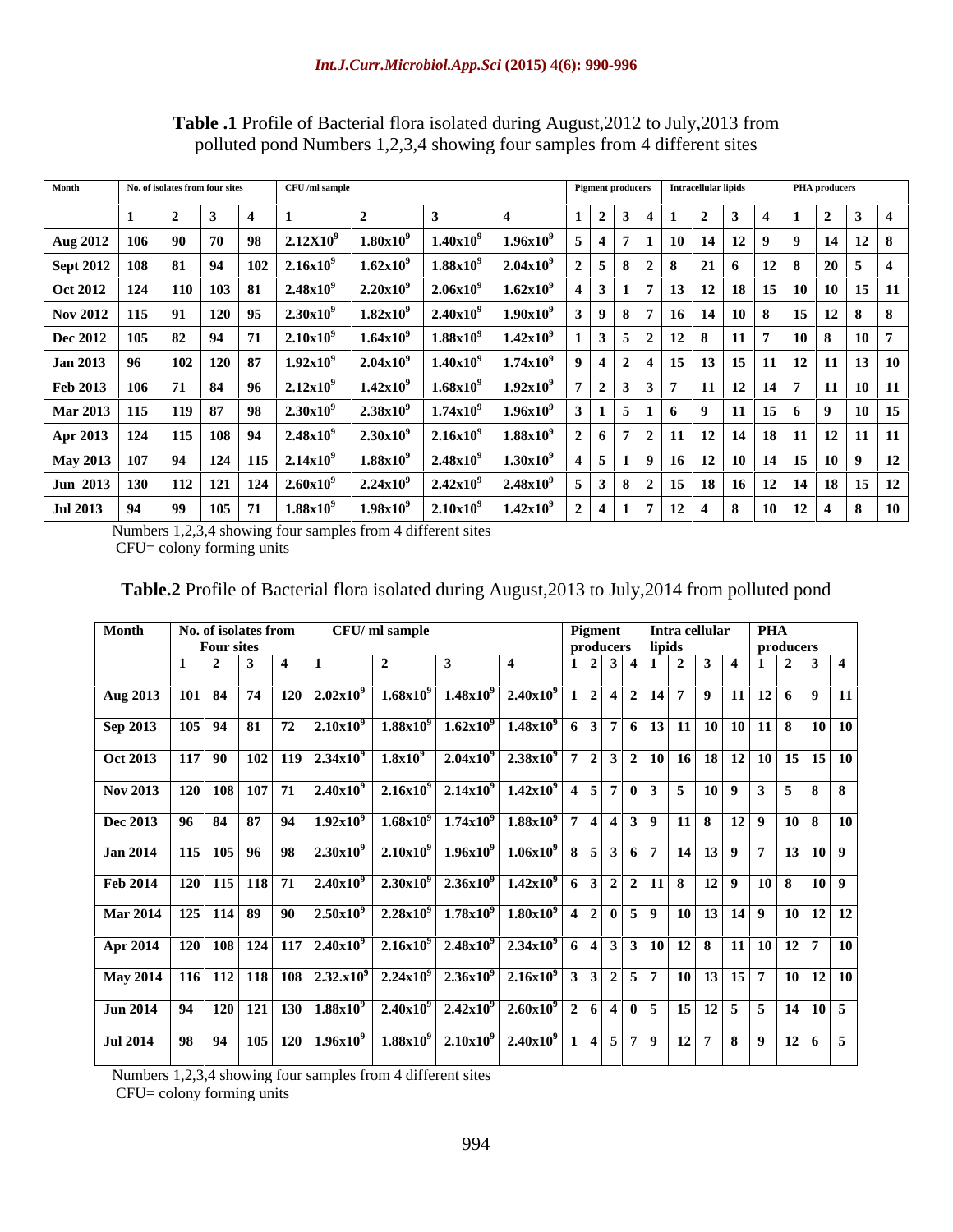### *Int.J.Curr.Microbiol.App.Sci* **(2015) 4(6): 990-996**



**Fig.1** Maintanance of Isolated cultures on LB slants

### **Nile Blue staining**

**Fig.2** Control Bacterial colonies showing orange florescence





**Fig.3** Flourescence microscopy of PHA producing bacteria